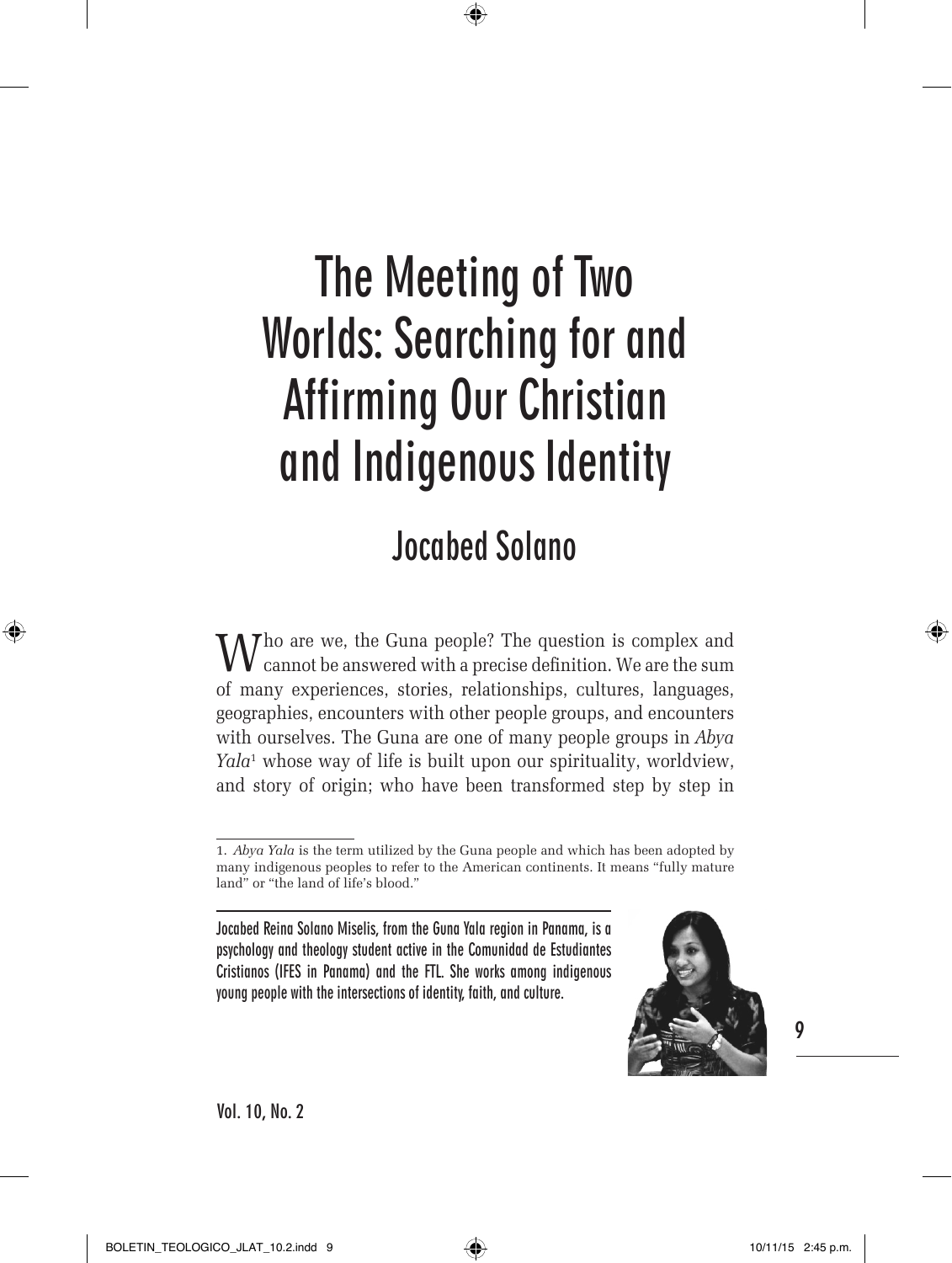coming to know other peoples and ourselves. The bridge between internal and external dialogue allows us to create new ways of seeing life and recognize that the answer to who we are will never be static but rather dynamic.

 $\bigoplus$ 

# **Among the Canoes: Passing through Strange Lands, the Guna Experience**

*If the sea could speak, it would tell our story; if canoes could record memories, they would reveal the secret of the people who have lived surrounded by the sea; they would tell a story that has never been heard of a people who found their freedom through struggling and always meeting themselves and others rowing on the high seas.*

The Guna way of life went through a process of transformation as time passed and we encountered other people groups. Every day we became a stronger nation, valuing our identity. Communal life intensified; every person sought the well-being of others and harmony with nature, believing that others' lives mattered and that God cared for the well-being of everything that exists.

Ibeorgun, a Guna prophet, taught our grandparents many things, including, for example, how to build a better hut:

We are going to improve our huts. We need a really big one here. A house for everyone. A house for the women, for the men, for the children. In this big hut we will speak of *Baba* (God), of our illnesses, of our work, of our big things and our small things. Like all huts, this one must be built with our own hands.... Choose

**Latin American Theology**

**10**

⊕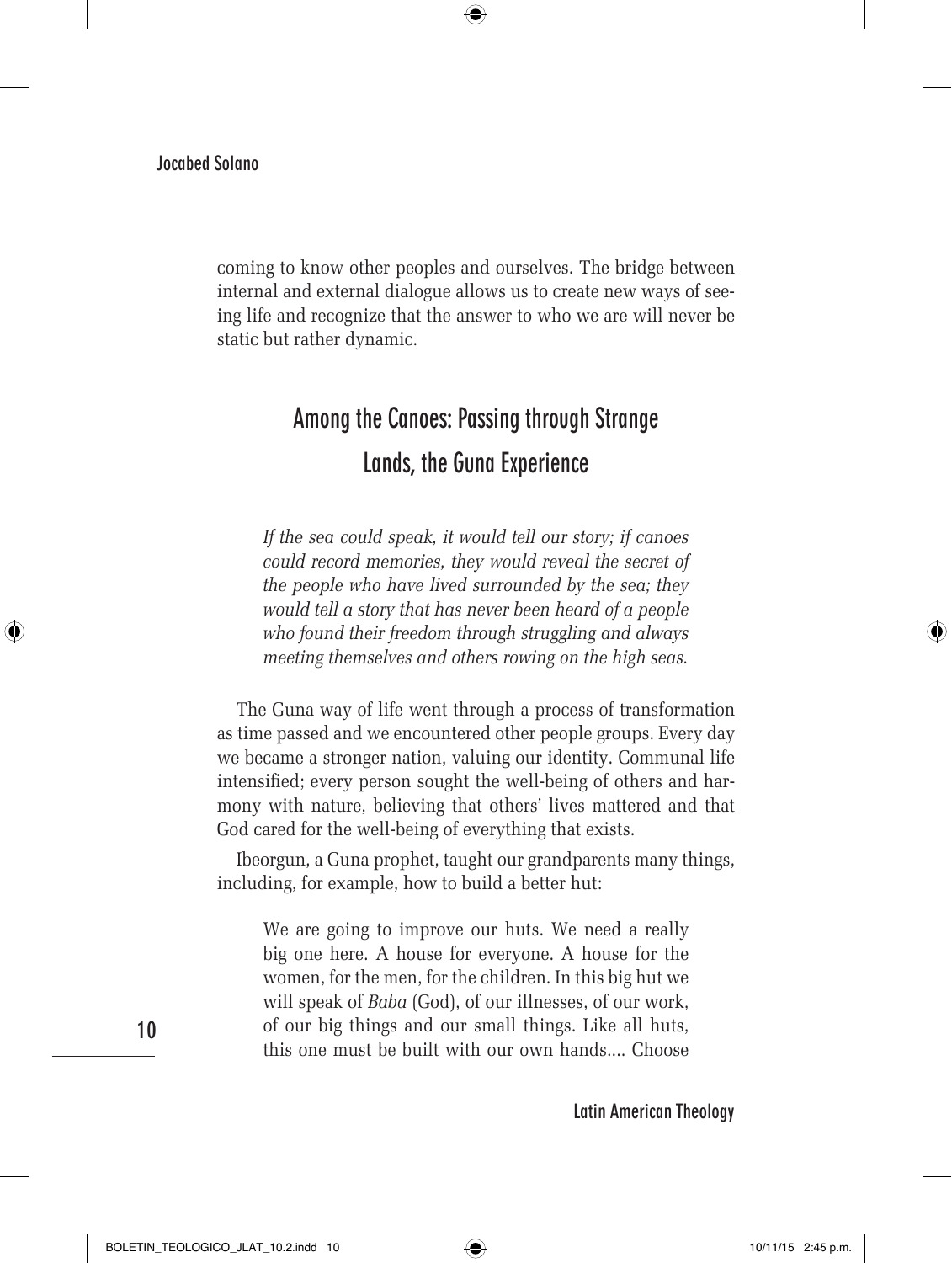the best trees: *baglawala, naggiwala, wasawala*. Let us place each log in its place with its proper name. The central log (the number of logs depends on the size of the hut) we will call *buwar*. This *buwar* cannot be left alone; it needs to be supported by another log, smaller but still strong, which we will call *dior*.... The hut or the house itself names the things that help give it structure. This is our way; this is our community. Our community names us.<sup>2</sup>

⊕

The Guna worldview largely arises from this image of the common house for the Guna assembly. According to Guna

traditions, the prophet Ibeorgun and his sister Giggardiryai organized the Guna community there in the *onmaggednega*, the house or meeting place where people gather.<sup>3</sup>

Symbolizing the sense of community and interdependence, the physical logs, each with its own unique name, represent the organized structure of the community. The *buwar* is the central or primary log and represents the community leader. The Guna look for leaders with a strong intellectual and spiritual background who will not give in to temptations of corruption and who are oriented around the well-being of the people as a whole and of Mother Earth. The other logs take their cues from the *buwar*. As physical wood fits together to

*As physical wood fits together to make a safe, strong house, everyone else in the community falls into place for the sake of the community's organized structure.*

**11**

⊕

<sup>2.</sup> Aiban Wagua, ed. and trans., *En defensa de la vida y su armonía: Elementos de la espiritualidad guna. Textos del Babigala* (Panama City: Emisky/Pastoral Social-Cáritas Panamá, 2000, 2011), 118–19, http://www.gunayala.org.pa/En%20defensa%20de%20 la%20vida%20y%20su%20armonia.OK.pdf.

<sup>3.</sup> The following material is drawn from Nicolás Iglesias Schneider, "Costa Rica – Proyecto alternativo desde los pueblos originarios, pueblo Kuna," Federación Universal de Movimientos Estudiantiles Cristianos, mayo 2008, http://www.fumec-alc.org/ noticias/costa-rica-proyecto-alternativo-desde-los-pueblos-originarios-pueblo-kuna/.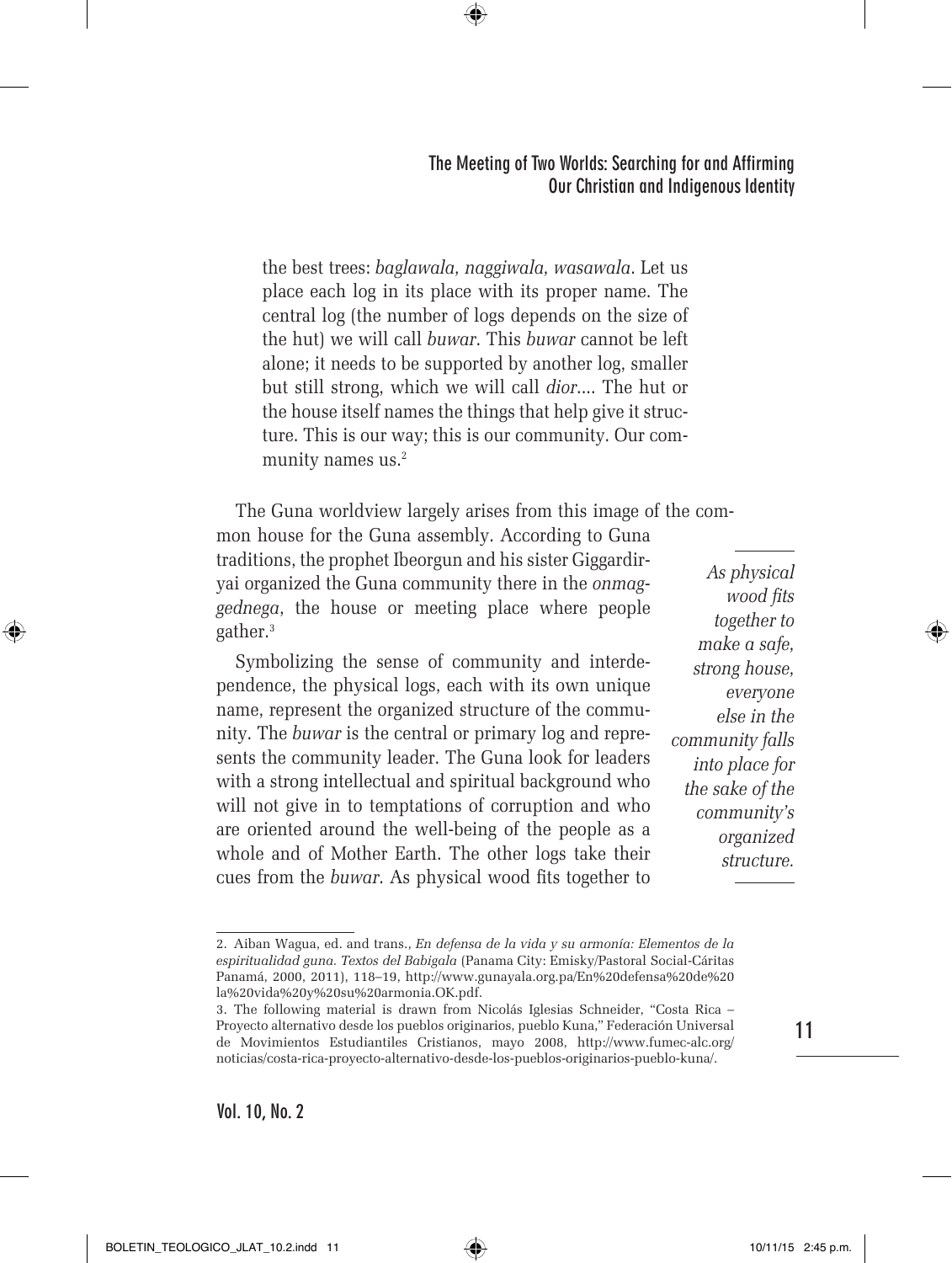make a safe, strong house, everyone else in the community falls into place according to the *buwar* for the sake of the community's organized structure.4

 $\bigoplus$ 

Within the strong, carefully constructed *onmaggednega*, the people discuss politics and religion as two sides of the same coin. As Nicolás Iglesias Schneider observes, by politics they mean "the steps that must be followed to achieve the Guna people's well-being, and their understanding of religion is within an all-encompassing, holistic framework of the world and the search for well-being."<sup>5</sup>

Community makes joy possible. If we fail to serve the community as we should, the special name we each received from the *inaduled* (traditional botanical healer) and from the *ied* (women who specialize in puberty rituals and ceremonies) will fail to bear fruit. We will have wasted our time on this earth.

In the pre-Colombian Guna nation, life was lived with much joy and celebration, with feasts, dances, and music; women, men, and children enjoyed living in complete harmony with each other and with Mother Earth.

Death came suddenly. The colonizers from Spain, claiming God's name, held a sword in one hand and a Bible in the other. That day there was great lament. The Guna people chose to flee. Some went to other areas of the Darién province, and some settled in the northeast by the Caribbean Sea in a paradisiacal spot. Since then, we have lived in this region where for hundreds of years our people have made a life for themselves near the sea.

Wind, water, salt, sun, waves, rain, animals—these are the elements that surround us. The sea is a mystery. Calm, it reminds us of God's kindness; when it rages, it is the school of adversity that teaches us how to endure crisis. It makes us strong. Only a high

4. Ibid.

**12**

⊕

5. Ibid.

**Latin American Theology**

BOLETIN\_TEOLOGICO\_JLAT\_10.2.indd 12 10/11/15 2:45 p.m.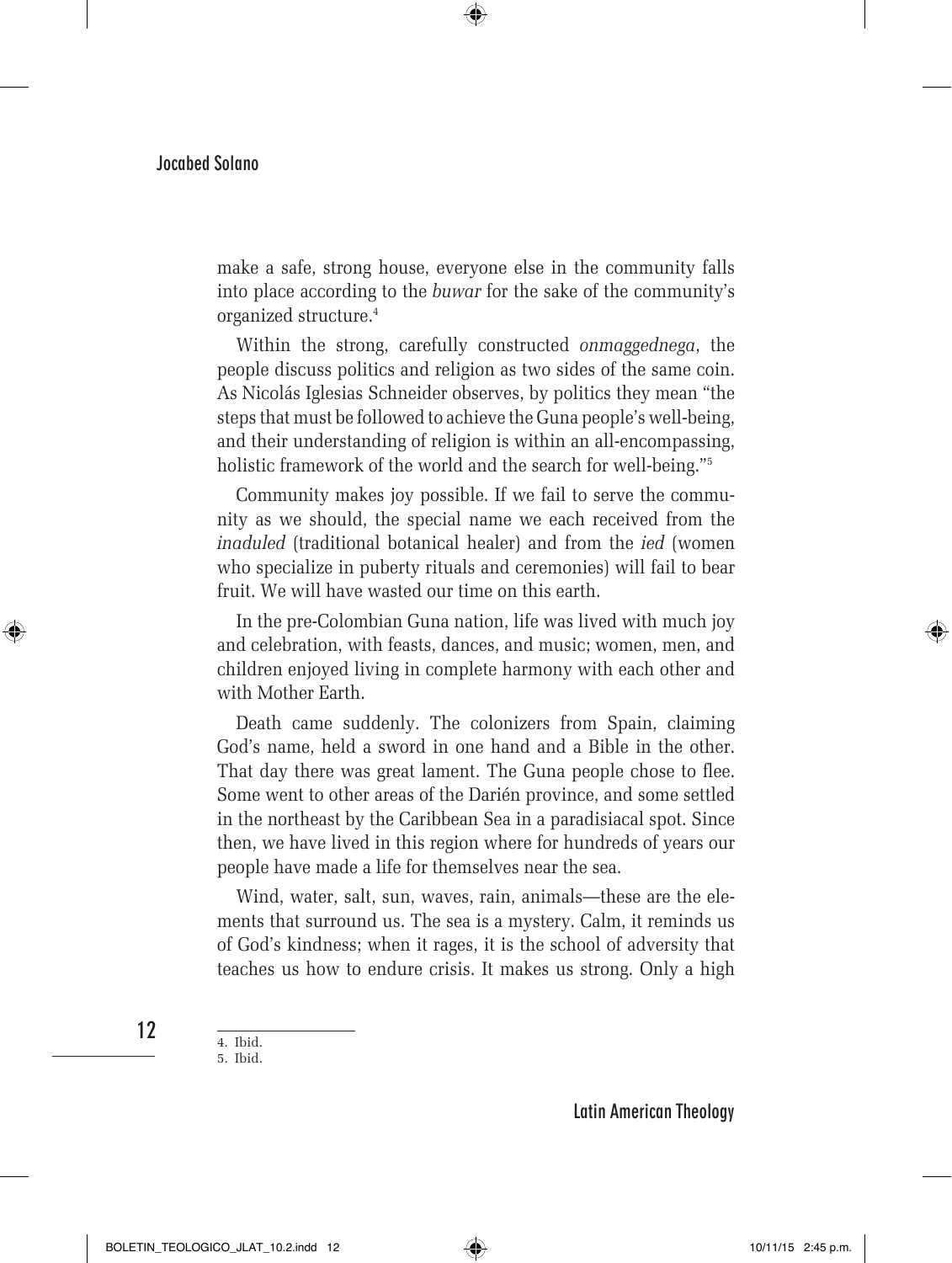tide can draw out who we really are: sons and daughters who struggle for our land, our culture, our people, our identity.

 $\bigoplus$ 

# **What is Your Name?**

Names have always been important in the life of the Guna people. They represent identity, who we are. When we think about what to name our sons or daughters, we consider their personalities and what we hope for them or believe they will become. The people as a whole see themselves a certain way because this self-definition strengthens their roots, desires, dreams, struggles, stories, and experiences. Our name allows us to be unique and individualized, despite similarities in lifestyle; distinctions are what make a people group unique.

As described by UNICEF, "Indigenous peoples demonstrate cultural similarities and differences regarding systems of familial, social, political, and economic organization, as well as in their sys-

tems of belief in the spiritual realm."6 They are diverse, yet their love for Mother Earth and their strong sense of community unite them.

When those who are unfamiliar with our identity take upon themselves the task that does not belong to them of naming that which is hidden or mysterious to them, they bring about an irreparable loss of the true sense of identity of a people and of a land.

That is why we must raise our voices and state who we were and who we are, based on our knowledge of our history; we must continue building the foundation

*Indigenous peoples are diverse, yet their love for Mother Earth and their strong sense of community unite them.*

**Vol. 10, No. 2**

BOLETIN\_TEOLOGICO\_JLAT\_10.2.indd 13 10/11/15 2:45 p.m.

⊕

**13**

<sup>6.</sup> UNICEF, "La niña indígena y adolescente urbano: Entre riesgos y oportunidades" (Panama: UNICEF, 2011), 39, http://www.unicef.org/panama/spanish/Sitan2011-web. pdf.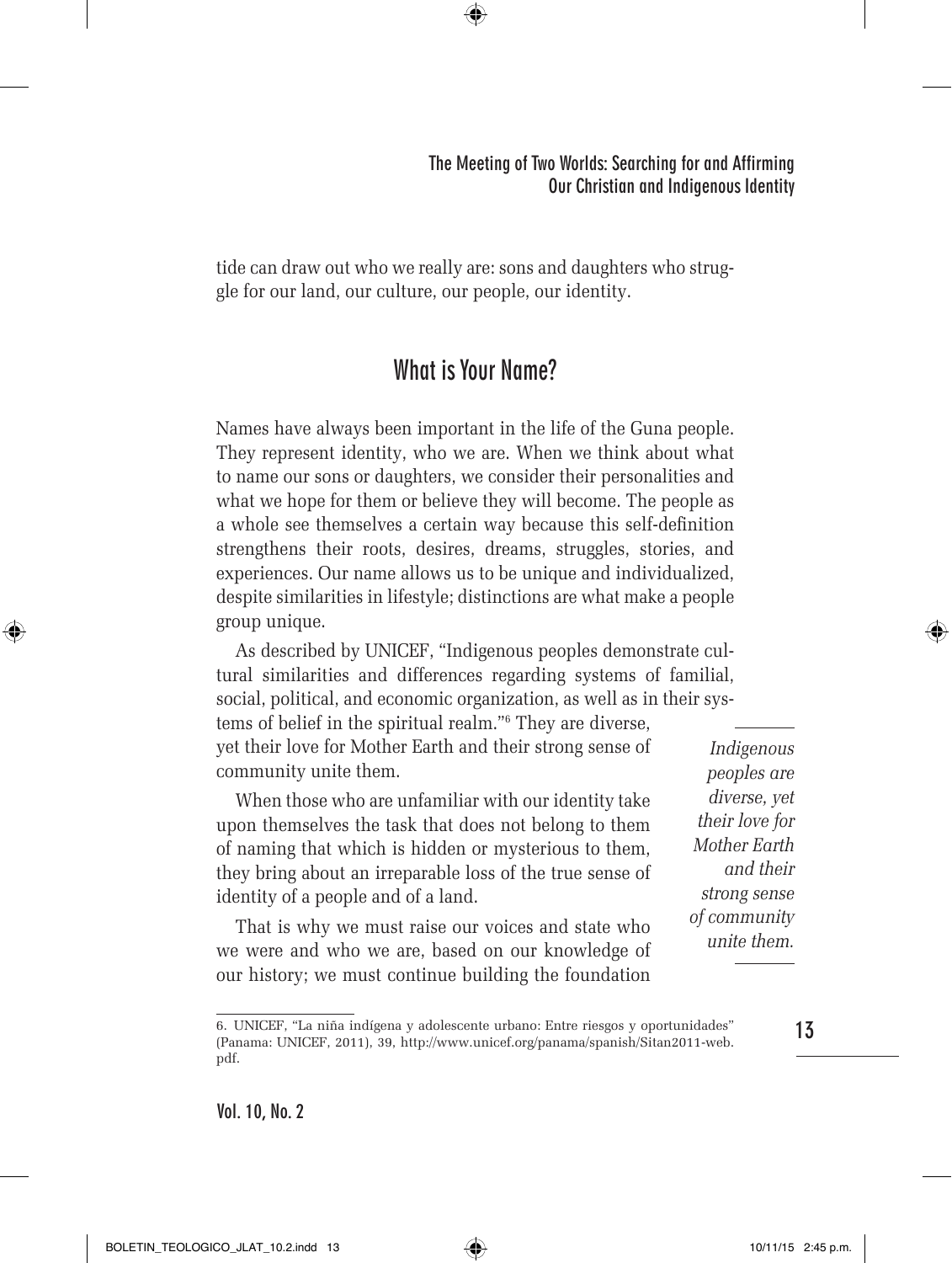on which Abya Yala exists. The renaming that has characterized colonialism has resulted in a true loss of memory for many people groups; this provokes a crisis not only for those of our own but also for all who call themselves sons and daughters of this land. Self-definition is a fundamental task that can only be expressed by those who truly know their reality.

⊕

Native peoples bear within their identity the struggle for the land, and that is why our ancestors chose not to silence their voices; because it is through our spirituality, our worldview, and our origin story that our grandparents sought to be heard, so that younger generations could enjoy the memory of who we truly were and are.

History tells us that the name *America* was given in honor of Amerigo Vespucci, the Italian explorer and mapmaker who traveled to the newly discovered territories. Vespucci was from Florence, and he dedicated much of his life to commerce. When his profession took him to Spain, his interest in exploring was piqued when he helped equip Columbus' third voyage to the lands that had been discovered just a few years earlier. Later he made his own voyage and, upon returning to Europe, published the maps of that previously unknown region. He was among the first to realize it was an entirely new landmass.

The native peoples were unhappy with that name and, in a meeting of several indigenous leaders, many decided to adopt the name proposed by the Guna people.7 They called the Americas *Abya Yala*. Through this term they could identify with the true name that gives meaning to who they are and all that being and doing represent.

**Latin American Theology**

**14**

⊕

<sup>7.</sup> See, for example, the use of the term in the name of the 2004 gathering of indigenous peoples in Quito, "La II Cumbre Continental de los Pueblos y Nacionalidades Indígenas de Abya Yala." For a summary of this continental summit, see Ángel Bonilla, "La II Cumbre Continental de los Pueblos y Nacionalidades Indígenas de Abya Yala," *Observatorio Social de América Latina* 5, no. 5 (Sept-Dec 2004), http://biblioteca. clacso.edu.ar/clacso/osal/20110309122731/30bonilla15.pdf.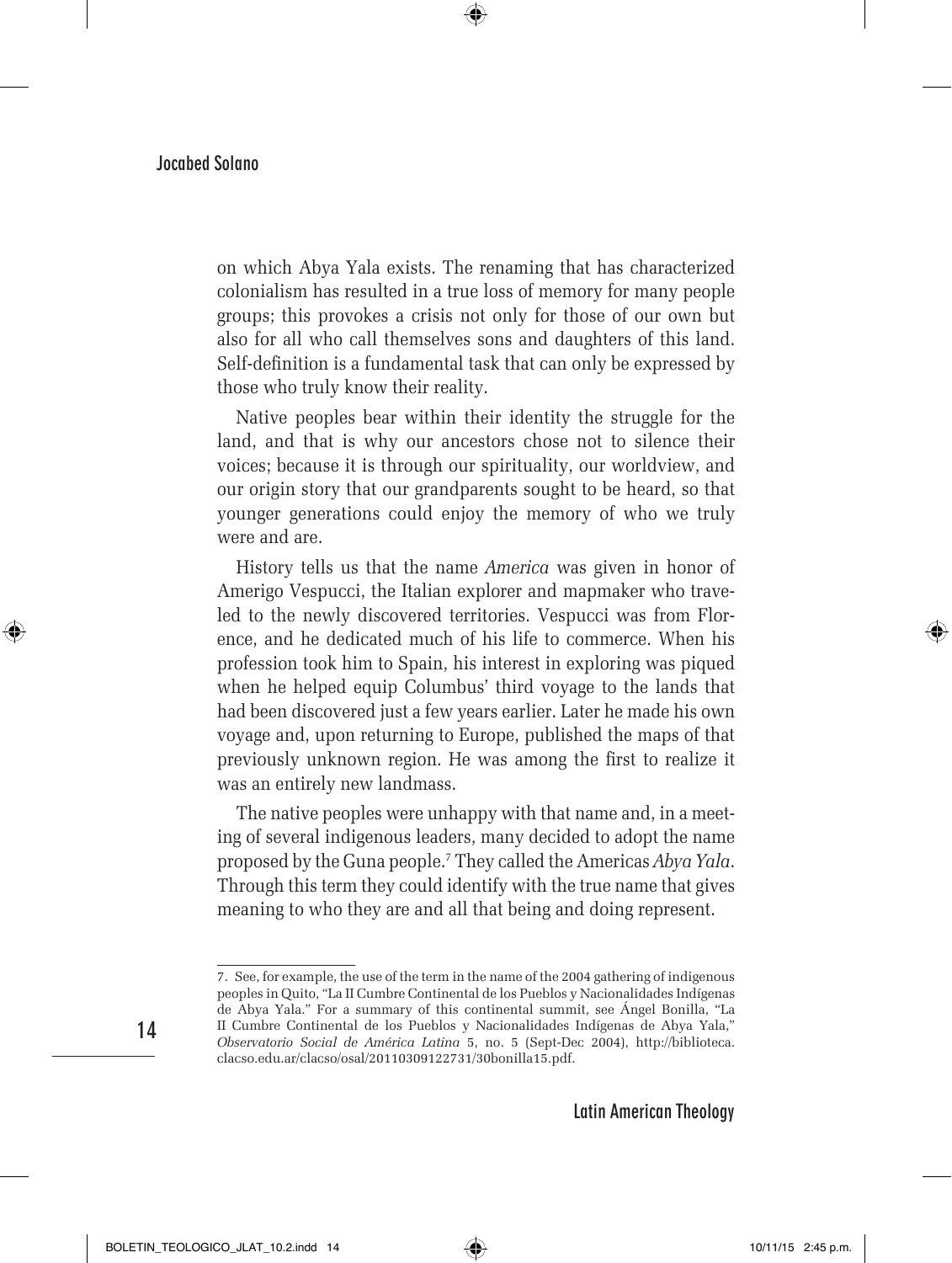We, the Guna, affirm that "the Earth has undergone four historical periods, and in each period the continent that later came to be known as America was called by a different name: *Kualagun Yala, Tagargun Yala, Tinga Yala, Abia Yala*. The latter means a land that is saved, preferred, loved by *Baba* and *Nana* [God]; and, in a larger sense, it can also mean mature land, land of blood."8 And as Luis

⊕

Javier Caicedo explains, "this land is called *Abya Yala*, composed of *Abe*, which means 'blood,' and *Ala*, which is like a space, a territory...that comes forth from the Great Mother."9

Our native peoples have taken hold of this name in their struggle for the land and their customs. Presently, many different indigenous communities, organizations, and institutions across the continent have adopted the name *Abya Yala* instead of *America.* They use the name in both their written and spoken documents as "a symbol of their identity and respect for the land" in which they live.<sup>10</sup>

*Presently, many different indigenous communities, organizations, and institutions across the continent have adopted the name* Abya Yala *instead of*  America.

# **From Our Land to the Cities**

A teacher in a classroom of about thirty children asked, "Children, tell me, what do we call juice if it has no sugar?"

An intelligent, restless, eager little girl raised her hand. "Teacher, teacher, I know! It is called 'saye.'"

⊕

<sup>8.</sup> Alberto Croce, "Un nuevo marco regional: Un documento para discutir y completar," Fundación SES (Buenos Aires: May 2008), 1, note 1, http://www. observatorylatinamerica.org/pdf/articulos/marco\_regional\_ACC-may08.pdf.

<sup>9.</sup> Luis Javier Caicedo, "Validez de 'Abia Yala' como nombre del continente americano," Albicentenario.com, February 11, 2009, http://albicentenario.com/index\_ archivos/celebracion\_continental\_49.html.

<sup>10.</sup> Quoted by José Javier Rodas, "Abya Yala, el verdadero nombre de este continente," Crónicas de la Tierra sin Mal, March 2, 2013, http://cronicasinmal.blogspot. com/2013/03/abya-yala-el-verdadero-nombre-de-este.html.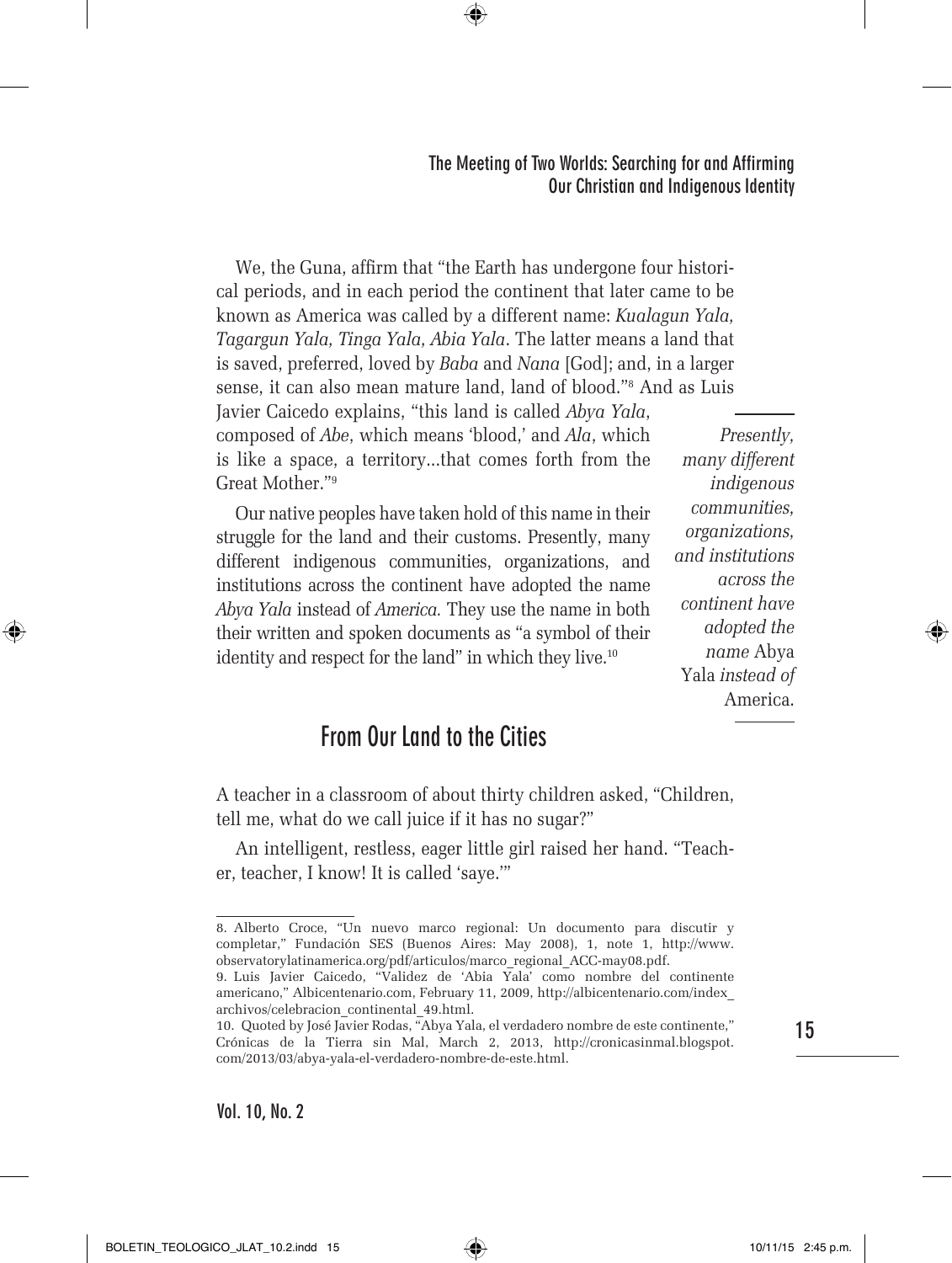The teacher and the other children laughed, but the girl did not understand why they were laughing; she knew she was right. However, the teacher told her she was mistaken. When she got home she told her mother what had happened, and her mother said, "Sweetie, you were right, but you said it in Guna."

⊕

The anecdote may sound amusing, but many members of native peoples who for one reason or another have migrated to the cities over the years have faced this reality.

The International Labour Organization states in a 2006 report that the lack of income-generating opportunities within their communities has forced indigenous peoples to emigrate from their original homes, moving from an economy based primarily on family farming, and to become industrialized, selling their labor in the worst of working conditions with a high incidence of child labor.<sup>11</sup>

In our Abya Yala, our native peoples are unknown, as if they inhabited foreign territory, living the irony of not belonging to their own land. Both from a geopolitical framework and also from an existential point of view, they are strangers in their own land, with no rights, despite the United Nations' Declaration on the Rights of Indigenous Peoples that was approved by the General Assembly on September 13, 2007.12

Others, and indeed they themselves, do not recognize them for who they are. Apparently it is too easy to misunderstand indigenous peoples, even when they speak Spanish and dress like city people. They are still seen and treated as different.<sup>13</sup>

**Latin American Theology**

**16**

⊕

⇔

<sup>11.</sup> International Labour Organization, "Trabajo infantil y pueblos indígenas: El caso de Panamá" (San José: ILO, 2006), 3, http://www.ilo.org/ipec/Informationresources/ WCMS\_IPEC\_PUB\_7091/lang--es/index.htm.

<sup>12.</sup> United Nations General Assembly, "United Nations Declaration on the Rights of Indigenous Peoples," September 13, 2007, http://daccess-dds-ny.un.org/doc/UNDOC/ GEN/N06/512/07/PDF/N0651207.pdf?OpenElement.

<sup>13.</sup> See Comisión Económica para América Latina y el Caribe, "Los pueblos indígenas en América Latina. Avances en el último decenio y retos pendientes para la garantía de sus derechos," November 2014, http://www.cepal.org/es/publicaciones/37050-lospueblos-indigenas-en-america-latina-avances-en-el-ultimo-decenio-y-retos.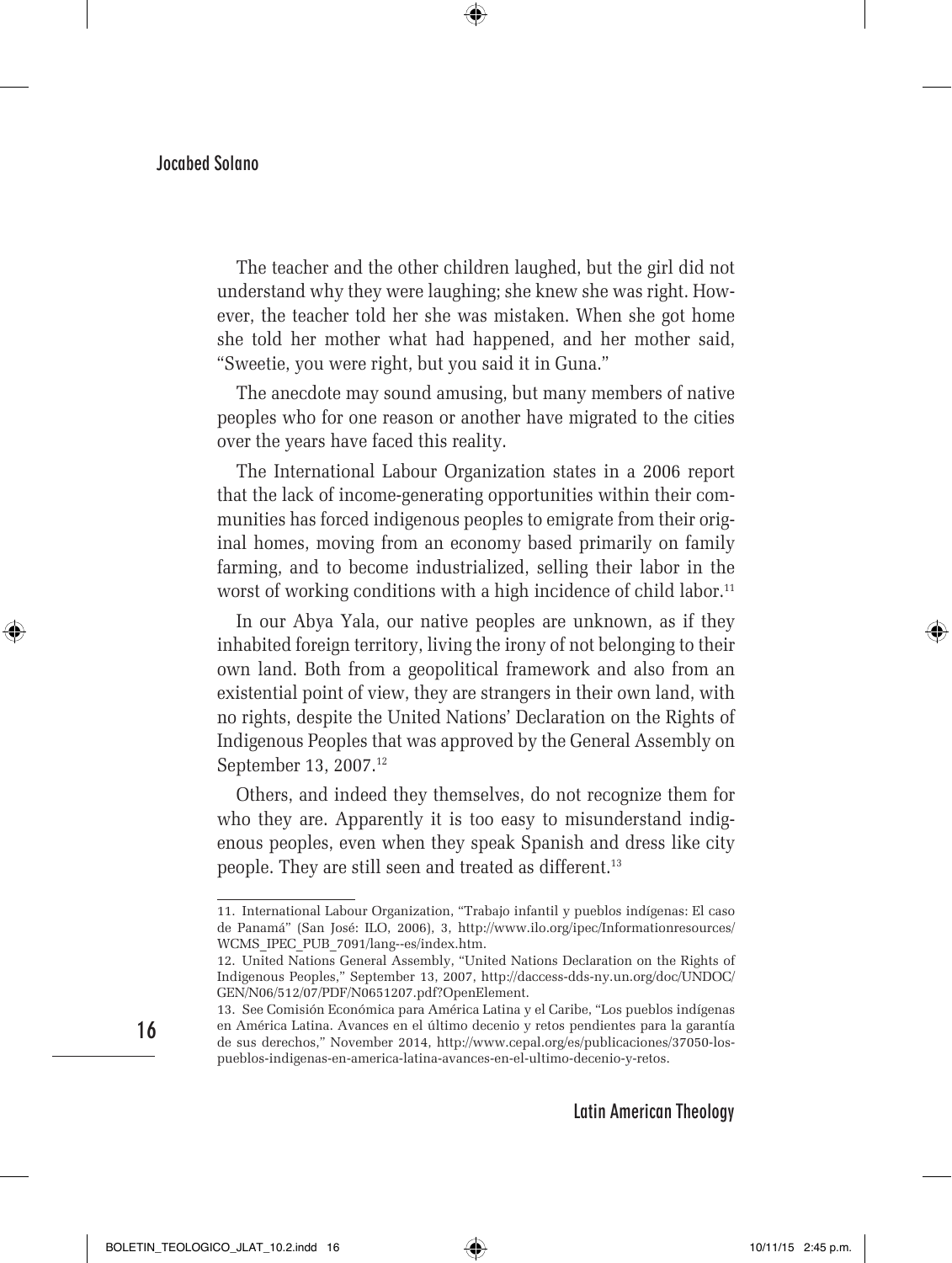The Comisión Económica para América Latina y el Caribe [Economic Commission for Latin America and the Caribbean] observes that "Indigenous peoples belong to the most disadvantaged sectors as a result of complex social and historical processes that began more than five hundred years ago and which established discriminatory practices that persist today and which have systematically deprived them of their lands, with grave consequences for their well-being."14

 $\bigoplus$ 

There are scarce opportunities for indigenous peoples to participate in decisions made by the state. If even the leaders of the people recognize this, how much more keenly do young indigenous women feel it.

Still today, the educational system of native peoples is not formally accepted in educational curricula, which leads to a diminished emphasis on caring for the earth, a subject in which elderly indigenous men and women are experts, as well as a decreased sense of community life, which could lead to a better and fairer economic system.

In the same way, the dominant Western educational system is imposed upon many native peoples with no expectation or desire to understand others through an intercultural, pluralistic, and contextual vision. This means that children in our indigenous communities often do not understand their scholastic subjects, whether because of the limitations of their Spanish language abilities or because their lifestyles are different from those found in globalized, capitalist cities in terms of ideas and life purpose. This topic and others such as health, security, the environment, civic participation,

*Still today, the educational system of native peoples is not formally accepted in educational curricula.*

and democratic forms of government were addressed in the Organization of American States' Seventh Summit of the Americas, held in Panama in April of 2015. Yet there was no official invitation to

⊕

**Vol. 10, No. 2**

**17**

<sup>14.</sup> Ibid., 5.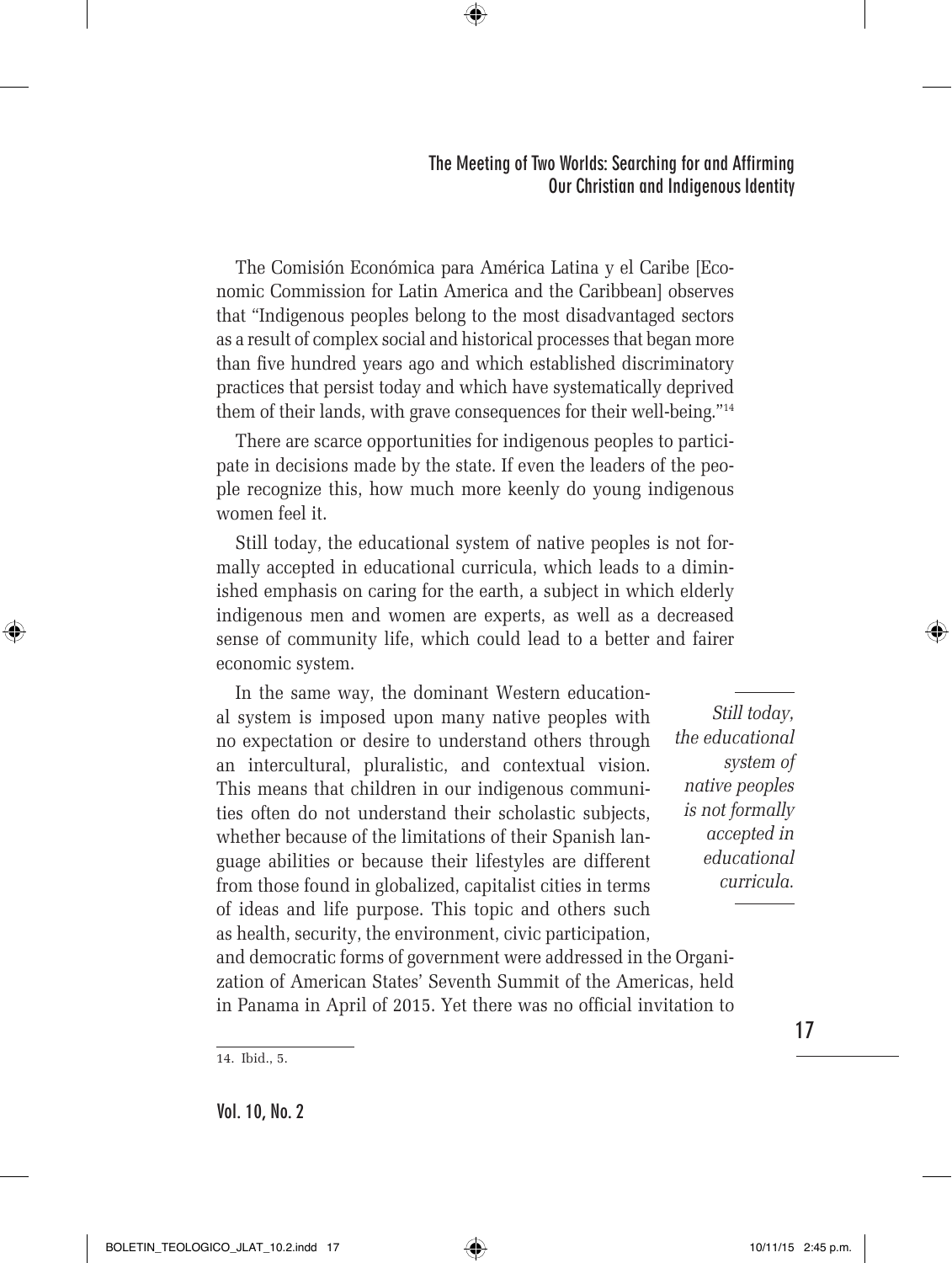listen to the voices of the some 826 native people groups living in Latin America.<sup>15</sup>

 $\bigoplus$ 

Throughout the continent, the greatest inequalities in terms of levels of economic poverty, illiteracy in the dominant language

*Throughout the continent, the greatest inequalities in terms of levels of economic poverty, illiteracy in the dominant language (Spanish), access to clean water, employment, education, and health are seen in indigenous communities.*

⊕

(Spanish), access to clean water, employment, education, and health are seen in indigenous communities. Of constant concern as well are the countless unresolved issues of land rights, which are threatened by mining and ranching activities that have been carried out with state approval and have displaced native peoples from their ancestral lands, traditions, and agricultural way of life.

Generally, the members of native peoples who have managed to access better opportunities are those who grew up in the cities, though oftentimes attaining these opportunities was no easy task. Our region is still a long way off from understanding the richness of the values of native peoples, of which we are all a part; without such recognition, people deny their identity as humans formed by the meeting of different worlds.

The lack of participation among and platforms for indigenous communities to express their art, education, politics, and health provokes the loss of a valuable contribution that could greatly enrich society.

## **Roads Chosen: Woman, Young Person, Guna, and Christian**

My parents emigrated to the city when they were children since my respective grandparents sent them to live with aunts and uncles so

**18**

15. Ibid., 44.

**Latin American Theology**

BOLETIN\_TEOLOGICO\_JLAT\_10.2.indd 18 10/11/15 2:45 p.m.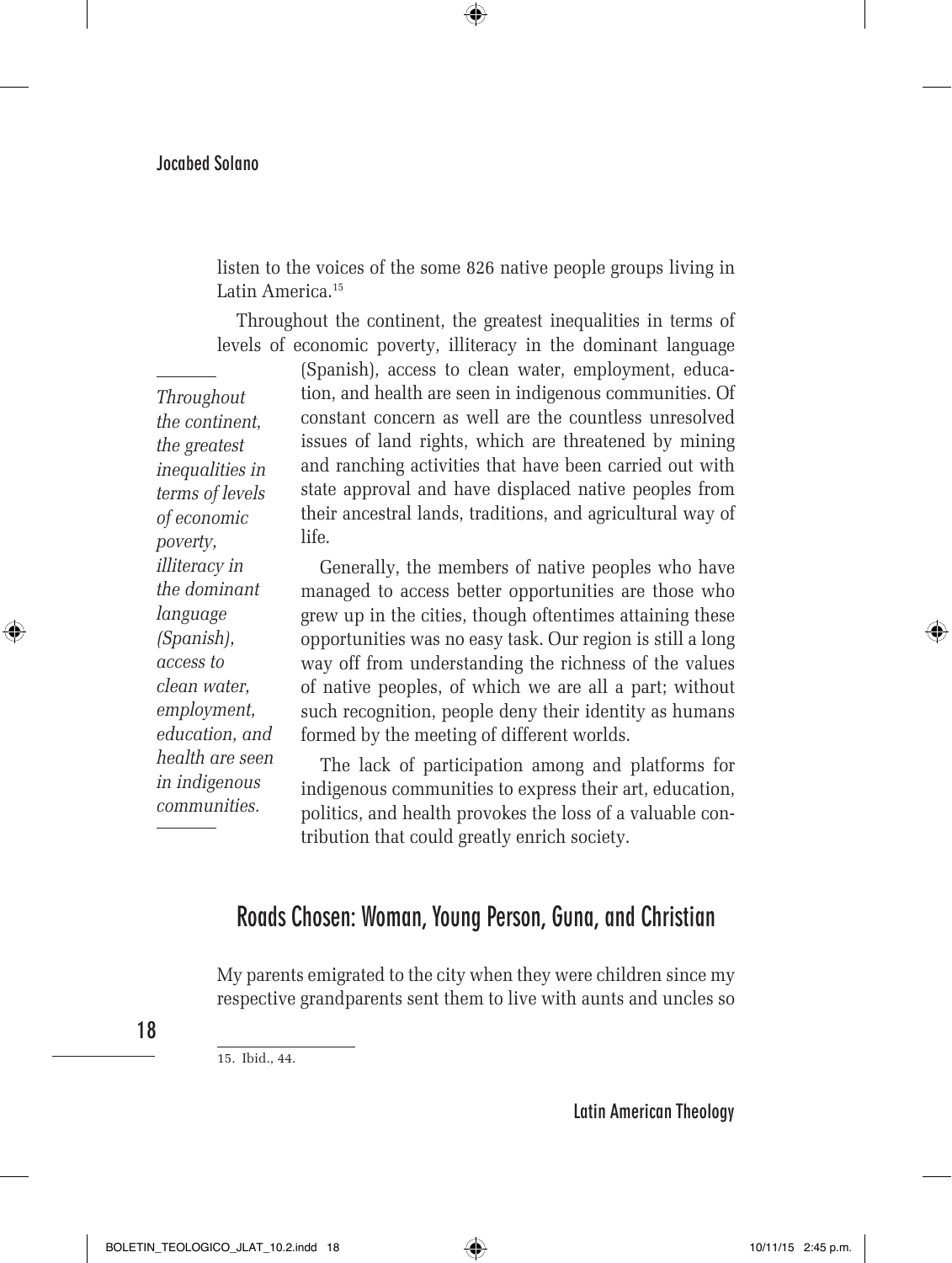they could go to school. That was normal for those who wanted to continue studying.

 $\bigoplus$ 

For the vast majority of migrating Guna, it was painful to leave their families and live in a city where everything was different. To go from traveling by canoe to maneuvering the noisy city streets surrounded by cars, "red devils" (buses), and trains was, no doubt, challenging.

Some Guna decided to move to the city when they were young, since the armed forces of the United States of North America was hiring young workers who were trustworthy and could cook and work in maintenance. And so, just like that, they accepted a job offer and settled in the cities of Panama, continuing the rhythms of life there with their wives and children. Because of the strength of their community-based culture, they began to create Guna communities throughout Panama, thus preserving their identity and sociopolitical organization as in their homeland in the region of Guna Yala.

As previously mentioned, the goal of pursuing further education led many Guna children and youth to live in Panama City with relatives or even with people outside their community. Thus several generations of Guna grew up in the city, as did the young people of other native people groups from all over Abya Yala. I am one such youth.

# **Youth Between Two Worlds**

I grew up in a Guna community, but my first language was Spanish, because my parents did not speak Guna; however, because my grandmother spoke only Guna, I was able to learn it.

When we would go to community meetings in the assembly house, I was not very interested in the rituals. I did not understand

**Vol. 10, No. 2**

**19**

⊕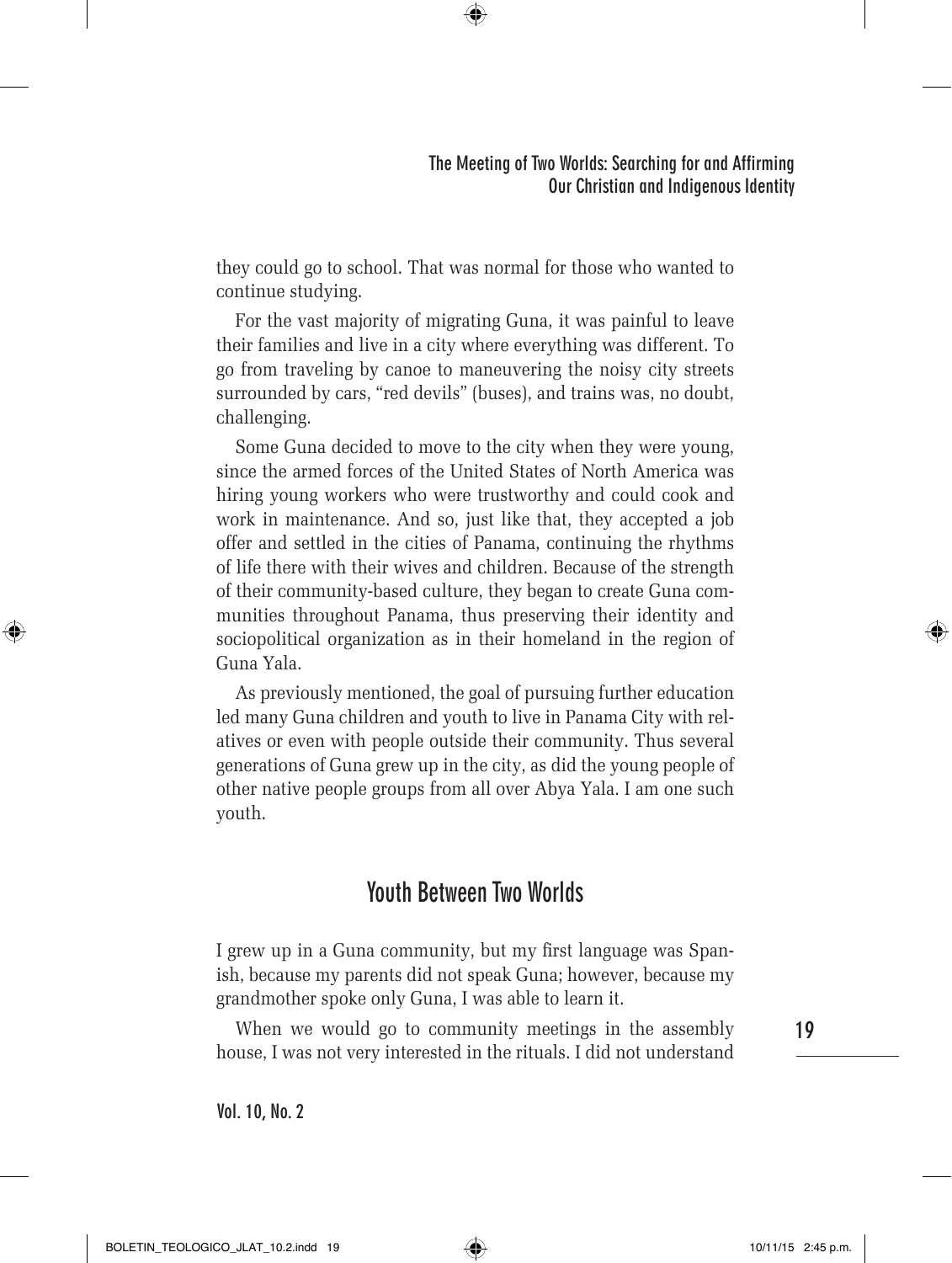why we did them, and they seemed terribly boring and hard to follow. I preferred other types of gatherings, like sporting events.

 $\bigoplus$ 

All my friends in the community were also Guna, and though at home we cooked food from our homeland such as *tule masi* (coconut broth with plantains and parboiled fish) and *madum* (a beverage made from ripe plantains), at times we could not tell the difference between one culture and another.

Some children preferred to blend in when we were at school because the city kids made fun of us for being Guna. We spoke good Spanish and acted pretty much the same as they did; howev-

*Let us not live like those who do not remember their mission to live in harmony with the earth.*

⊕

er, many Guna children denied their identity despite their obviously indigenous appearance. Personally, I was deeply offended by this situation, because I never could understand why other boys and girls often treated us as "different."

In spite of my indignation, at times I, too, felt ashamed of who I was. My parents were professionals, and even though I was a very good student by Western educational standards, I felt ashamed of my ethnicity. It was

an internal, existential struggle. Fortunately, my grandparents held gatherings in which the entire family came together to discuss our identity, our origins, who we were, and what was expected of us. In her role as guide, my grandmother said the following:

We are children of the struggle. We have fought for centuries and centuries so that you could be present today. We will not give up. God gave us the land to care for it, love it, and defend it. We also belong to the land. Let us not live like those who do not remember their mission to live in harmony with the earth. You are a courageous daughter who holds onto her identity, who struggles without growing weary, who swims in the ocean like a fish, who celebrates who she is with

**Latin American Theology**

**20**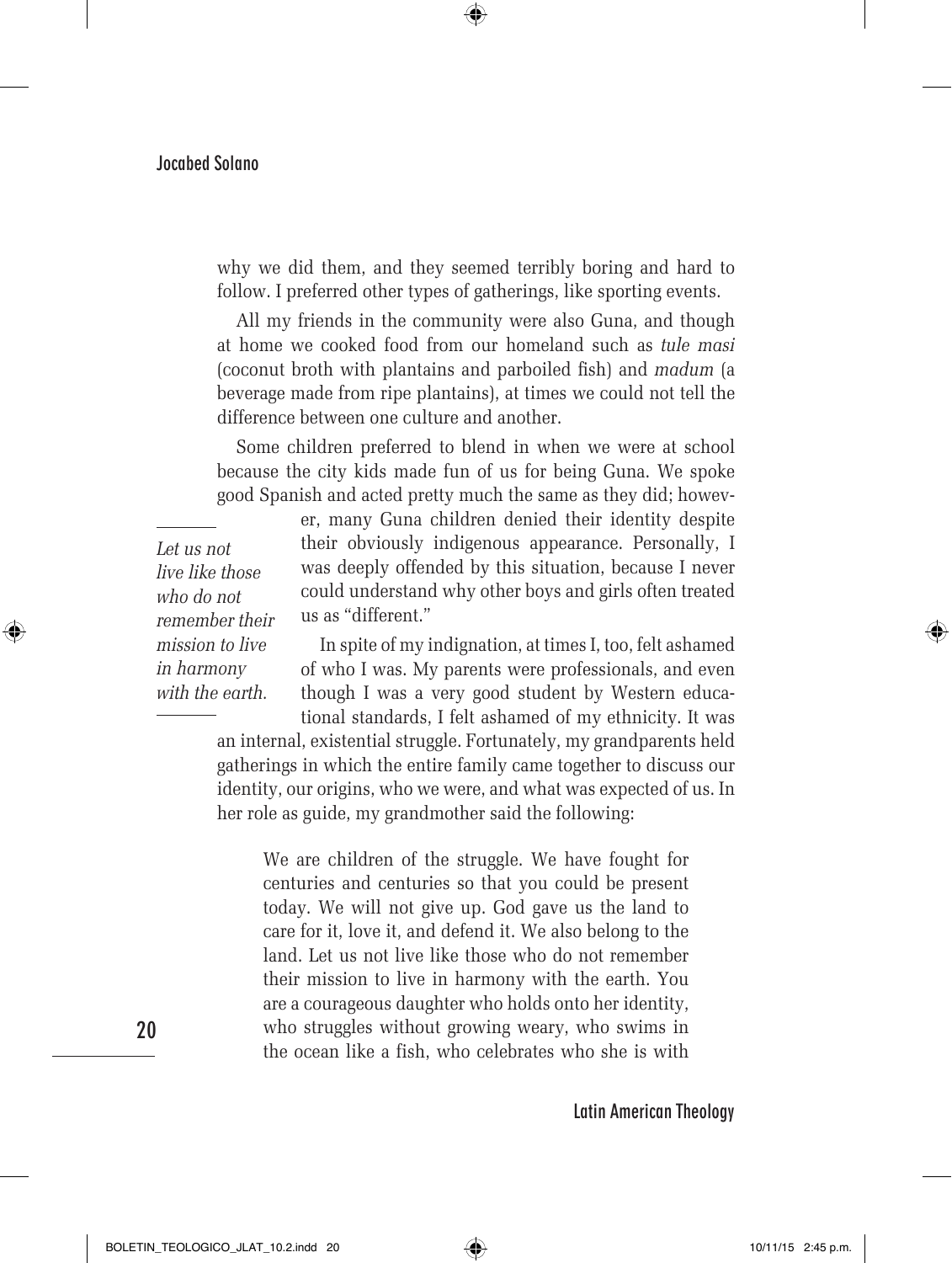her food and her festivals, who never denies her origins because she lives in freedom.

 $\bigoplus$ 

Afterward, my grandfather, who was a healer, would give us an herbal drink to make us strong.

This scene stuck in my mind, and every day, in spite of my external and internal struggles, this commitment to live and hold onto who I am stayed alive like a carefully-tended flame.

The dialogue between two worlds gave me an internal curiosity, but it often went unnourished because I felt like a lone ranger in my pilgrimage. Perhaps I myself did not even understand it. What *was* clear to me was that part of my identity as a young Guna woman lay in the facts: I grew up in Panama City, my first language was Spanish, I like fast food, I wear jeans and T-shirts, I take the bus, I use computers, and I have profiles on various social media outlets. In spite of not being like those who grew up in the region of Guna Yala, I am still Guna, because I carry inside me the meeting of these two worlds. I have inherited many things from my parents and grandparents: the ways I make decisions, see the world, relate to others, love the earth, get passionate about life's beauty, laugh, write, and struggle. All of this is intimately related to my people, and I have learned to live it in freedom. All I needed was to awaken to my roots and my present reality.

### **Waking up in the Hammock**

When you travel to the region of Guna Yala, time seems to slow down. People smile a lot, because hospitality is a highly prized value. In the houses you can hear the songs of mothers singing the poems of their hearts to their babies. You can also hear the elderly singing for the sick to get well. You will often find someone called

**Vol. 10, No. 2**

**21**

⊕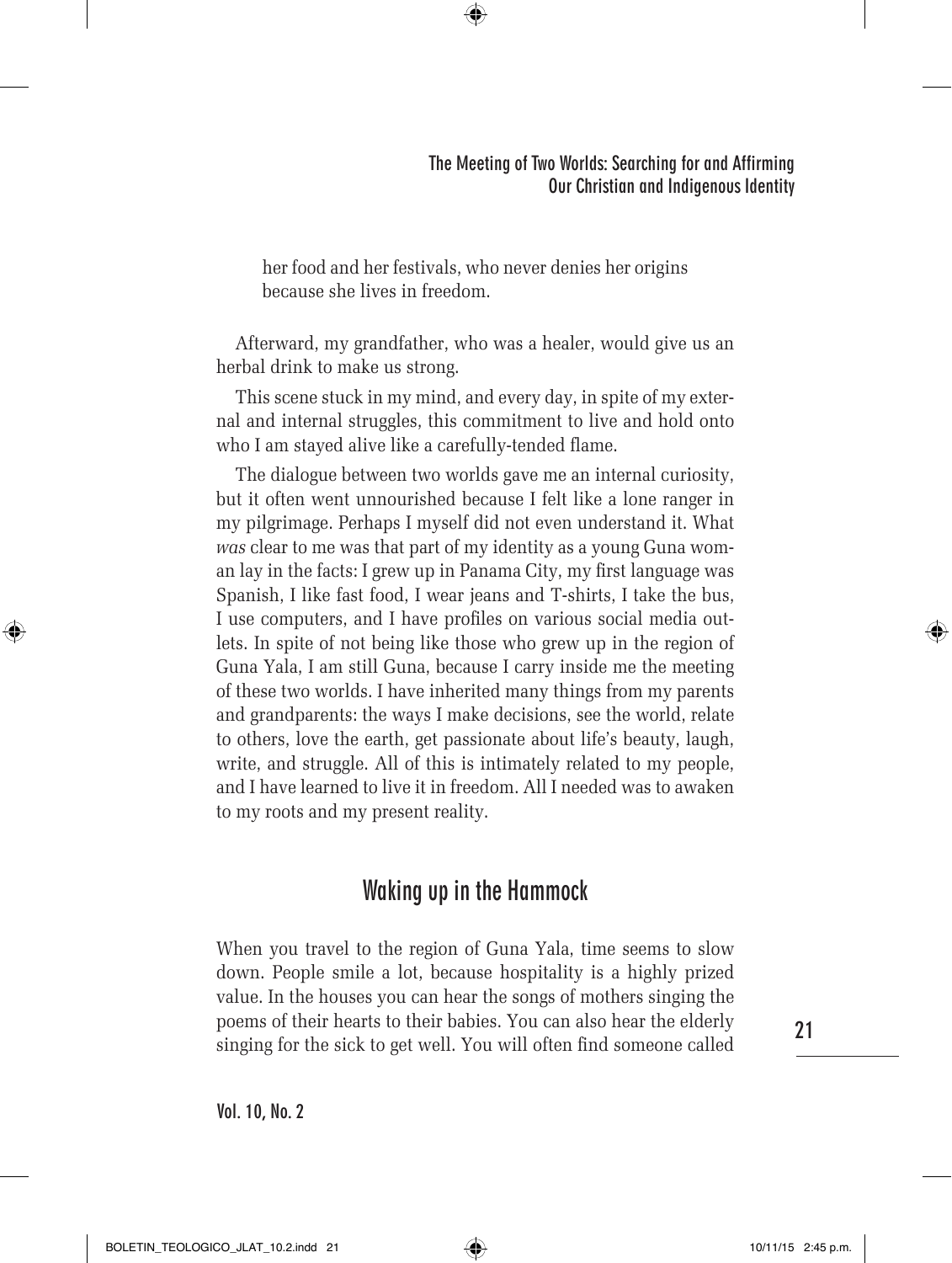the *suar ibed* calling everyone in the community together for an assembly. Children play next to the women sewing *molas* (the traditional Guna dress). When night falls, people gather together to talk on the dock, and when it is time to sleep, they show you to a hammock. For our people, the hammock is a holy place where the

 $\bigoplus$ 

wise have special moments, discover their gifts, and share their treasures with others.

*The hammock is a holy place where the wise have special moments, discover their gifts, and share their treasures with others.*

I thought I was dreaming. I had fallen asleep in a hammock, that space made holy by the great Guna heroes who have sung and told their dreams therein. I slept deeply, and I saw how people from all the indigenous tribes were gathered in a great assembly talking about the current situation of our Abya Yala. The women were very passionate, and the men talked a lot. I was there among them, asking myself, "What am I doing here?" As

I listened to the stories of how they saw themselves, I witnessed great love, hard work, passion, hope, and faith. Yet also I saw sorrow, disappointment, suffering. One woman, around seventy years old, was near tears. She said, "I have a great lament against the colonizers. They came to take away our lands, our clothing, our food." At first it seemed like one more of many similar speeches I had already heard; it was nothing new to me, and I was unmoved. However, as she went on, the message reached my mind and my heart. She continued, "One of the groups that has caused us the most pain are the evangelicals. They have caused us pain, great pain." My eyes popped. I felt terribly embarrassed and wanted to hide. I was perplexed and could not say a word.

That night I could hardly sleep. I was confused. I felt like I had betrayed my people, but how could my faith in Jesus have provoked so much grief? In my mind I still saw the expression of sorrow and heard the voice of that grandmother, who could have been my grandmother. Weeping, I told God that I wanted to strive to be a messenger of reconciliation to my people and to other

**Latin American Theology**

**22**

⊕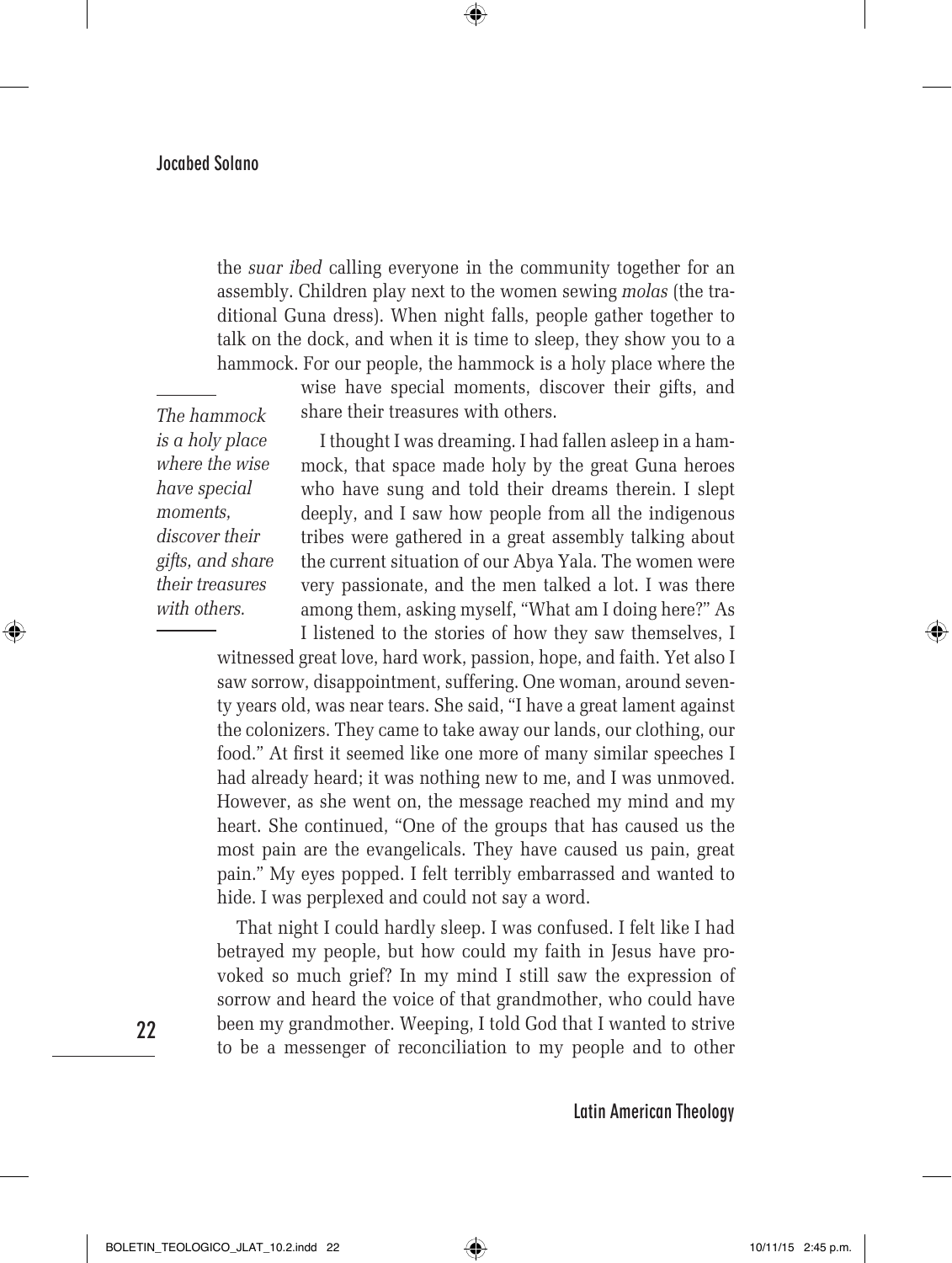indigenous communities. I had thought it was a dream, but it was not. It was real. This difficult experience happened at a conference of native peoples held in Venezuela in 2008. It awoke in me the passion of a calling to be a daughter of Baba and Nana (God) in my Abya Yala land.

 $\bigoplus$ 

# **Life in the Church**

When I was five years old, my mother and father decided to move us to a Guna community called Kuna Nega to start a mission there. It was certainly a new land for us. It was a beautiful place, surrounded by mountains, rivers, vegetation, and animals; but there was no running water, electricity, telephone, transportation, or plumbing. I loved all the adventures, running, climbing trees, going to the river, and playing with my sisters.

Our missionary work began. My job was to invite my little friends to Sunday school. The church that met in our house was soon filled with children and teenagers who, Sunday after Sunday, came to listen to Bible stories and to get a good meal. My mother, my father, and my sisters were faithful to God. We joyfully served through offering classes to our friends. Since no one else there knew about the Bible, my mom taught us the stories and we, in turn, taught the other kids. There we learned to get to know Jesus and his love for us more deeply every day. We found a refuge in the God who loves us all as children, who loves our Guna nation and the other nations. The teenagers became young adults, and we started learning stories about missionaries who had lived in Africa, India, and China. The lives of those people so passionate about Jesus astonished us.

We sang hymns in the Guna language, and the teaching was bilingual; it was a community church in which, after the worship

**23**

⊕

**Vol. 10, No. 2**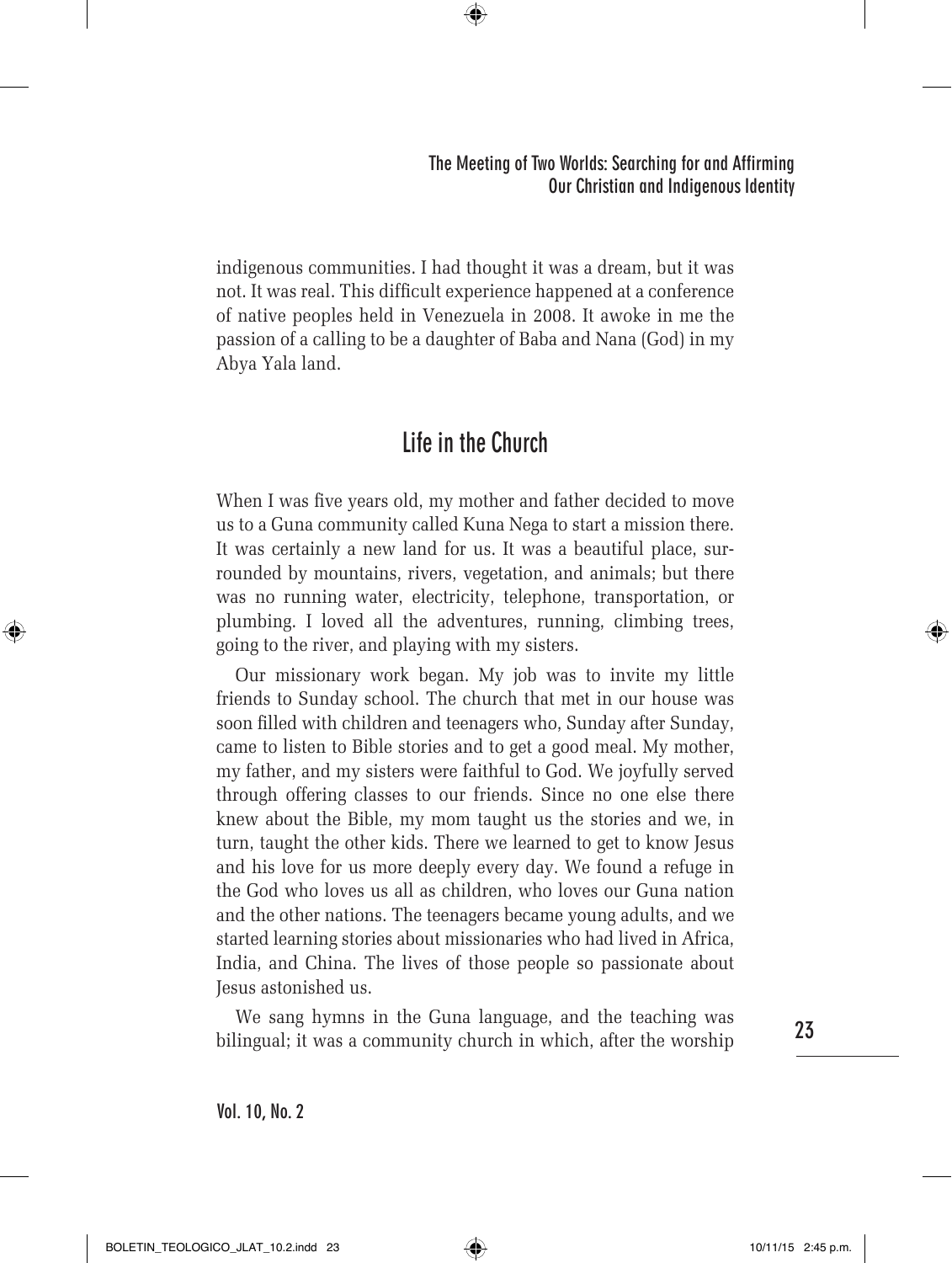service was over, we prepared food to share with each other. We also had time to talk and play. Belonging to this family of faith and walking together with Jesus was such a rich experience.

⊕

Even so, as a church we failed to integrate our faith in Jesus with our identity; there was a breach between faith and culture. There

*As a church we failed to integrate our faith in Jesus with our identity; there was a breach between faith and culture.*

was no intentional weaving together of our Bible teachings with our people's dances, stories, struggles with the government, heroes who have worked so hard to keep our culture and identity alive, or rich metaphors that speak of our values and unite us with other indigenous peoples. Some of these teachings include *mer gagansaeye* (Do not be a liar), *mer atursaeye* (Do not steal), *mer gegegua* (Do not be lazy). These commandments, which we see in the teachings of various indigenous peoples, give us glimpses of God's presence in our daily walk.

# **Walking with a Sense of Mission: Jesus, the Walker who Makes His Path by Walking**

When I think of Jesus, I am reminded of the line by poet Antonio Machado: "Walker, there is no path. The path is made by walking."16

The church must continue to reflect and keep on walking as Jesus walked. The transformation of his life was fleshed out in daily realities with the most disadvantaged members of his society. As a young thirty-something Galilean man whom the powerful wrote off as provincial, he assumed the task of believing that his life had an important purpose. Though he came from a small town with a population of scarcely five hundred people, he dreamed of seeing a

⊕

**Latin American Theology**

<sup>16.</sup> Antonio Machado, "Proverbios y Cantares XXIX" in *Antonio Machado para niños*, ed. Francisco Caudet (Madrid: de la Torre, 2007), 91.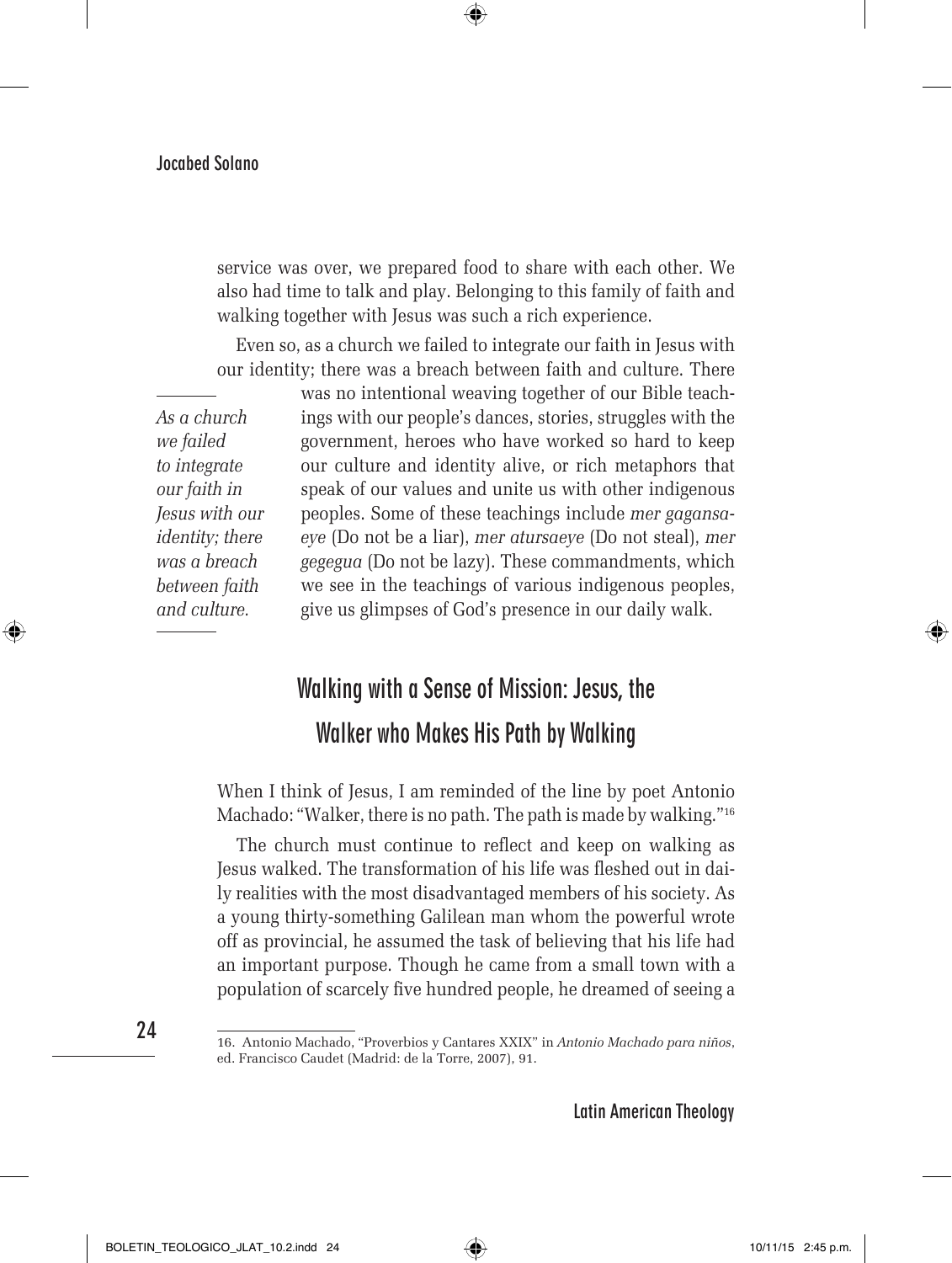better world. His road was not easy. It forced him to go against the prevailing social, political, and economic systems. Challenged by the clash of his worldview with the ways his society saw life, he was strong enough to confront the ideas of others and learn from them (Heb 5:8). He also grew in the understanding of the God of justice who loves those who are poor, marginalized, and rejected, as Jesus was.

⊕

In Mark 7:24–30, we read the story of Jesus' encounter with a Syrophoenician woman, in which these jarring words are spoken: "It is not right to take the children's bread and toss it to the dogs" (v. 27). The statement puzzles us, especially given who said it.

Unfortunately, the church has often personified the statement above when we cannot make out the kingdom of God in spheres unfamiliar to us. It seems we wish to silence the voices of the marginalized, and, when they speak up, we say things are not well. We could also say that the church has its own priorities and frequently—and contemptuously—pits these agendas against all others, as if to imitate Jesus' perplexing statement, "First let the children eat all they want" (v. 27).

The *no* of the faith community, or the postponement of missional agendas we see in our contexts, can be a symptom of a lack of renewal, the kind of renewal God's Spirit brings when the path is made by walking.

Returning to the story, the Syrophoenician woman challenges the Master: "Even the dogs under the table

eat the children's crumbs" (v. 28). This response is creative, innovative, original, "outside the box." She realizes that Jesus is able to hear her voice and do something that no one else can do. Jesus hears in her response a reply that transforms his missional purpose.

It seems that here—in contrast to many passages in which Jesus replies in so many words, "Your faith has made you well"

*The* no *of the faith community can be a symptom of a lack of renewal, the kind of renewal God's Spirit brings when the path is made by walking.*

**25**

⊕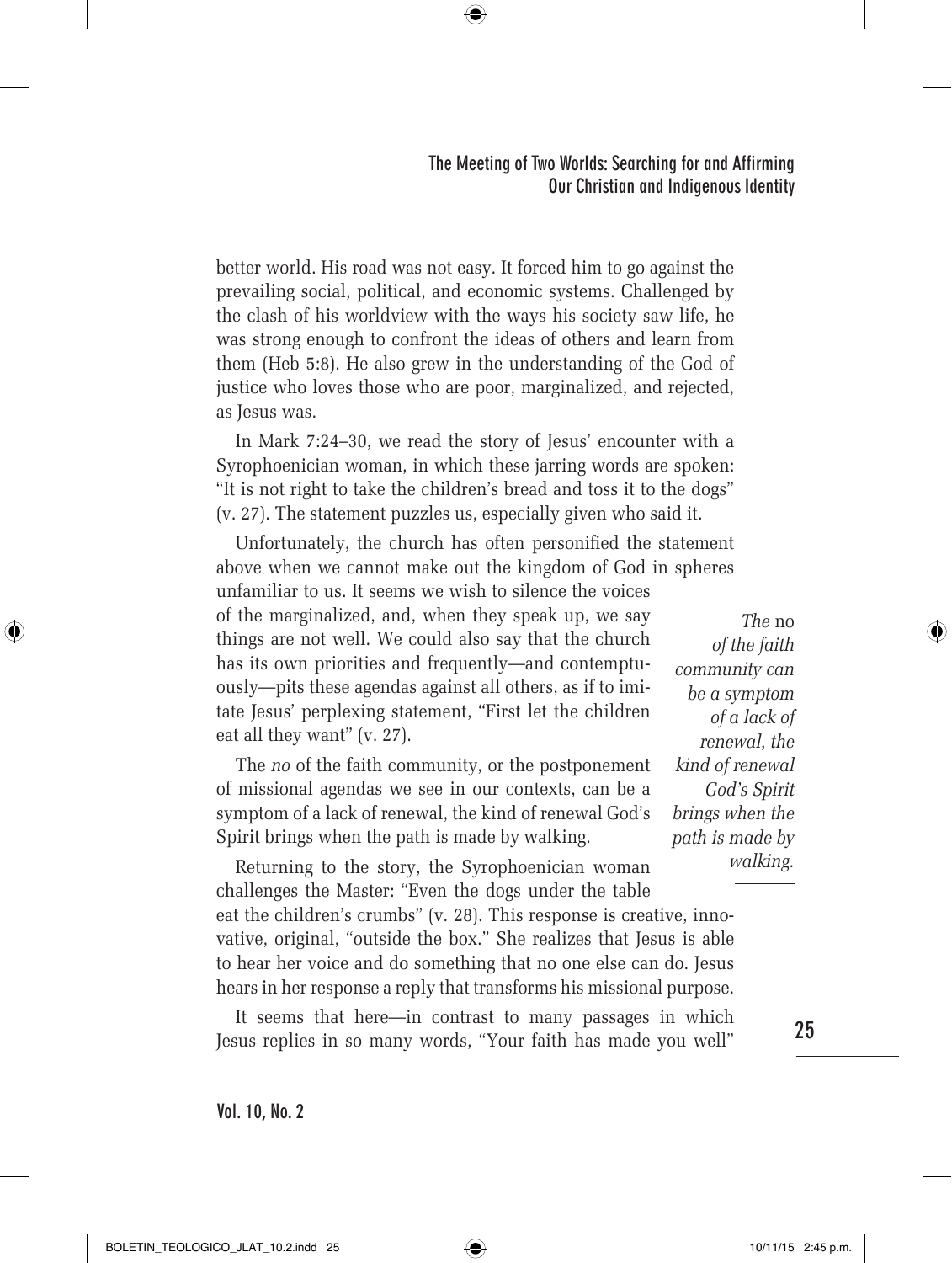(cf. Lk 17:19)—Jesus responds not to the woman's faith but to her challenge: "For such a reply, you may go; the demon has left your daughter" (v. 29). Her faith is implicit.

⊕

The Syrophoenician woman represents the voice of women in general, of marginalized ethnic groups, of those with "unclean spir-

*The* 

⊕

its," of those who are the butt of discrimination.

*Syrophoenician's proposal was Jesus's own proposal: in the kingdom of God there is room at the table for all to feast.*

This passage suggests ways for us to rethink the discourses we use within our own contexts. Yet to push further, the question becomes, where and with whom should we join ourselves? Because, just as for the Syrophoenician woman, there are many proposals being forcibly made in the face of these realities, experiences, contexts, and identities.

Finally, this woman's discourse resulted in Jesus' joining in her struggle. Her statement, the way she spoke, provoked his surrender, for she was speaking

from the viewpoint of her language, her struggle, her dream of a life that includes all people and leaves no one outside; the Syrophoenician's proposal was Jesus's own proposal: in the kingdom of God there is room at the table for all to feast.

The fact is that native peoples also have their own discourses, their own struggles, and it is absolutely necessary that they be heard. All human beings have the right to live life with dignity and to have an intercultural education in their own language, based on their contexts and reality. This discourse should be heard attentively, and in some areas of our continent it is already being loudly proclaimed.

### **How is our Mission Being Transformed?**

**26**

An excellent way to kick-start transformation is to encounter others who have a different vision of mission, in diversity and plurality.

**Latin American Theology**

BOLETIN\_TEOLOGICO\_JLAT\_10.2.indd 26 10/11/15 2:45 p.m.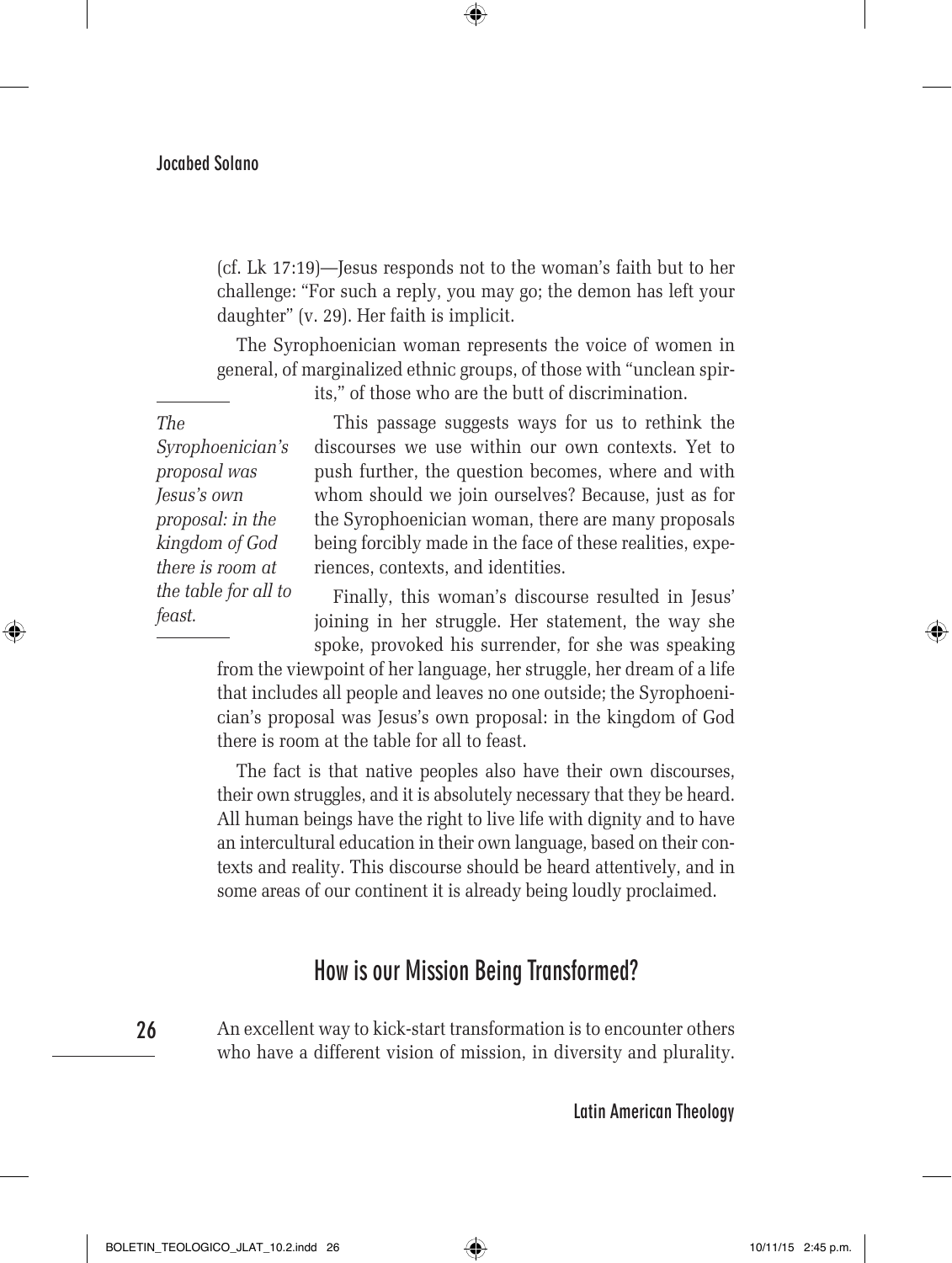In relationships with others—with nations very different from our own, with divergent perspectives of the world—we can find other ways to keep doing mission among, for instance, those of indigenous and African descent. The concept of opening the path by walking leads us to realize that it is from within the most difficult struggles that we can best comprehend our sense of mission and the mystery of the kingdom of God.

 $\bigoplus$ 

We must give ourselves fully to the task of being like Jesus, who broke through the paradigms of his culture and its understanding of the kingdom, coming face to face with his own reality: a Jesus who lived in a particular social context but who continued to redefine his mission in his encounters with others.

A church that is open to dialogue with other faiths and other cultures is a church with a table broad enough for all.

### **Dreaming with Others**

Christ's church should be a community of reconciliation in which those who participate can encounter God and also themselves and others; a church in which young men and women from native people groups have the opportunity to think deeply from their own roots, recognizing that God is the creator of all peoples and is deeply interested in each person. If we skim over those aspects of God, we are complicit in the loss of languages, dances, and rituals that express the greatness and the mystery of the God we know—but whom we also do not know. We must humbly recognize that on many occasions we have staunchly defended our absolute truth and thus lost the opportunity to build bridges through dialogue with others. We must be a church whose family portrait includes the profiles of native people groups and affirms the presence of God

**27**

↔

**Vol. 10, No. 2**